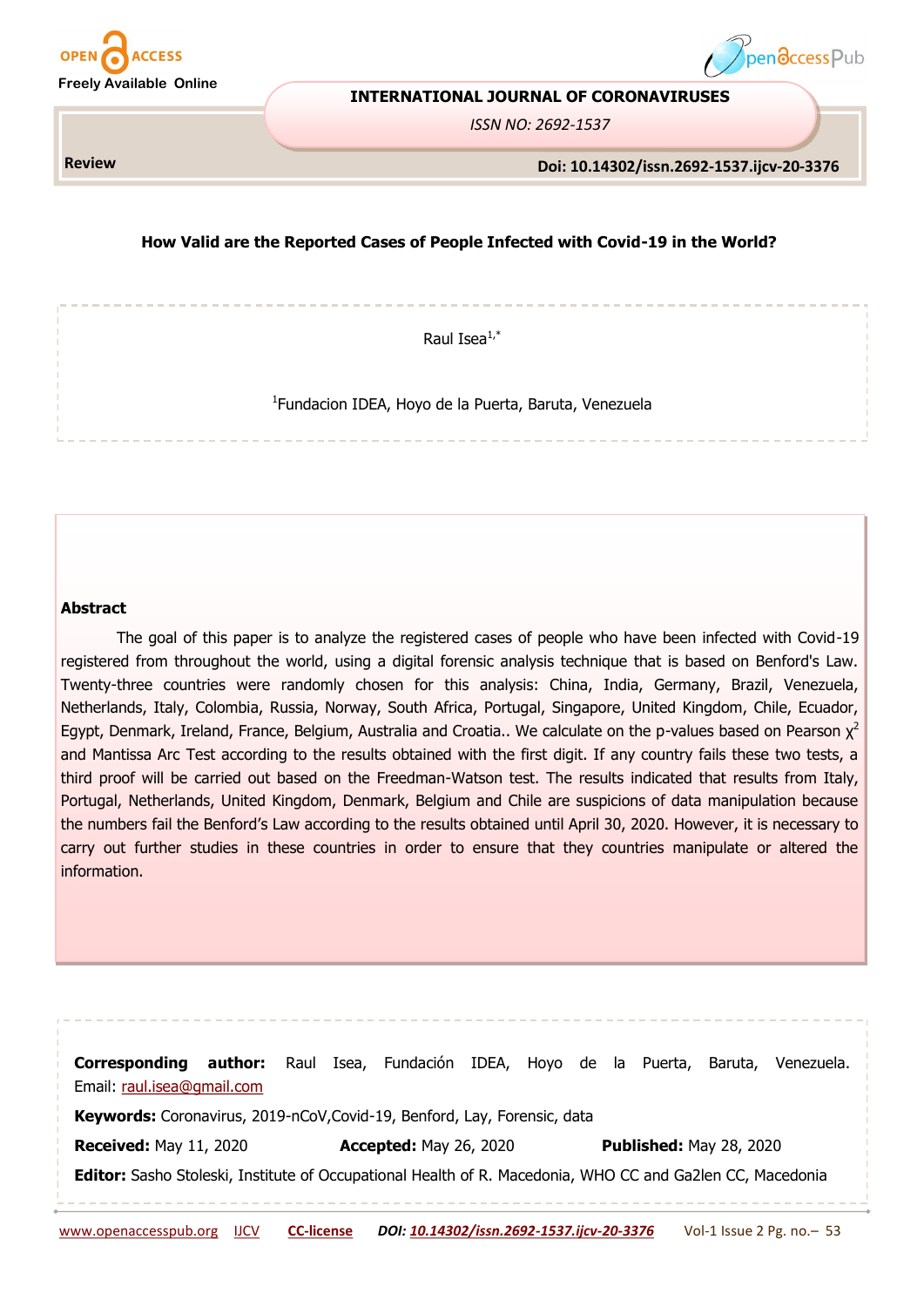



### **Introduction**

In December 2019, the first cases of a new coronavirus (2019-nCoV) responsible for atypical pneumonia began to be registered in Wuhan (China). As of April 30, there are more than three million people infected individuals and there have been almost 230,000 deaths in 180 countries throughout the world. For that reason, On March 11, the disease was declared a pandemic by the World Health Organization.

There is currently no vaccine against this disease, and social distancing measures have been the main recommendation of the World Health Organization to prevent the spread of this disease. Recently, a study (written in Spanish) based on differential equations that simulate the transmission dynamics of the disease was presented from the reported cases of infection in four different countries, according to data recorded at Johns Hopkins University [1]. This paper concludes/indicates that the success of the model will depend on the quality of the data.

For this reason, it is necessary to validate the data obtained from the infected cases of Covid-19, and thus, we can indicate that the data have not been altered or manipulated or even poorly transcribed for unknown reasons. Remember that the Benford's Law has been used in various scenarios to detect, for example, fraud in campaign finances [2], Governmental Economics data [3], in account data [4], fraud in scientific data [5], among others [6,7].

In the scientific literature, we only found one paper published in a repository (arXiv) where the author studied the first contagion outbreaks occurred in China until February 13, 2020 using Benford's Law [8]. This manuscript concluded that until this date, there was no evidence of alteration or manipulation of the cases registered in China.

For this reason, we carry out a more complete study to determine if it is possible to validate the data of people infected by covid-19 using Benford's Law based on Pearson χ2 and the Mantissa Arc Test, and eventually, the Freedman-Watson test to verify that the data has not been manipulated.

#### Computational Methodology

The data of infected cases were obtained in the database John Hopkins University (available at

coronavirus.jhu.edu), from December 31, 2019 to April 30, 2020. The next step was to determine the frequency of appearance of the first digit according to Benford'<sup>s</sup> Law. In order to do that, we employed an algorithm in R employed the library: Benford.analysis according to the following equation:

$$
Prob(d_i) = log_{10}(1 + \frac{1}{d_i})
$$

where i corresponds to the values that go from 1 to 9 [see details in 9]. With this distribution, we calculate the Pearson value  $X^2$ , which means the goodness of fit statistics according to this equation:

$$
\chi^{2} = \sum_{k=1}^{9} \frac{[P(k) - b(k)]^{2}}{b(k)}
$$

where  $P(k)$  and  $b(k)$  are the proportions obtained from the data and the Benford's Law, respectively. The p-value is simply the probability obtained according to random values as explained in [9], where the p-value should be greater than 0,05 which implied that the numbers have not been altered or manipulated. In addition, the Pearson value  $\chi^2$  should tend to zero.

In the Mantissa Arc Test, itwas necessary to calculate a center of mass of the set of values obtained from the mantissa values when considering that the data is distributed in a unit circle, where the center of the circle is given by:

$$
x - coordinate = \frac{\sum_{i=1}^{N} \cos(2\pi \cdot (\log_{10} \log(x_i) \mod 1))}{N}
$$

$$
y - coordinate = \frac{\sum_{i=1}^{N} \sin(2\pi \cdot (\log_{10} \log(x_i) \mod 1))}{N}
$$

where  $x_1$ ,  $x_2$ , ...,  $x_N$  are the data values.

The next step is to determine the length of the mean values  $L^2$ , which is given as

$$
L^2 = (x - coordinate)^2 + (y - coordinate)^2
$$

And finally, the p-value is simply.

$$
p-value=1-e^{L^2\cdot N}
$$

Finally, to verify if any country really fails Benford's Law, we will verify with a third test called the Freedman-Watson [10], which is based on the following equation: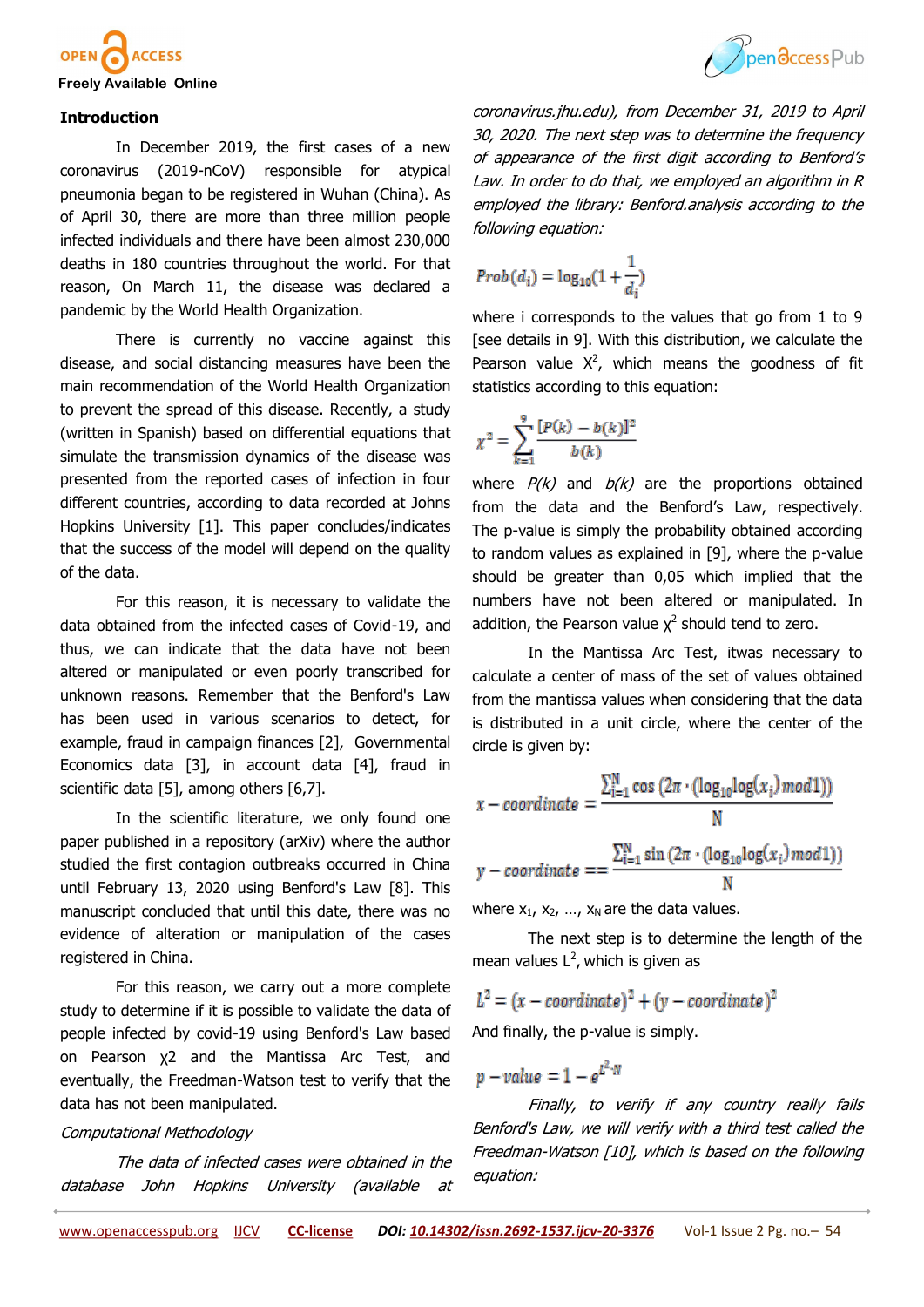



$$
\frac{N}{9 \cdot 10^{i-1}} \left[ \sum_{i=10^{k}-1}^{10^{k}-2} \left[ \sum_{j=1}^{i} (f_{i}^{0} - f_{i}^{e}) \right]^{2} - \frac{N}{9 \cdot 10^{k-1}} \left[ \sum_{i=10^{k}-1}^{10^{k}-2} \sum_{j=1}^{i} (f_{i}^{0} - f_{i}^{e}) \right]^{2} \right]
$$

but this equation is complicated to explain and see details in [10].

And remember that the p-value should be greater than 0,05 that indicates that the data has not been altered or manipulated.

Finally, the calculations were carried out for twenty-three countries: from 29 December, 2019 until April 30, 2020: China, India, Germany, Brazil, Venezuela, Netherlands, Italy, Colombia, Russia, Norway, South Africa, Portugal, Singapore, United Kingdom, Chile, Ecuador, Egypt, Denmark, Ireland, France, Belgium, Australia and Croatia, and the results are explained in the next section.

#### **Results**

In Table 1, we summarize the results that have been obtained with the two tests according to the data obtained up to April 30, 2020. The results were grouped random into three blocks, where the number of degree

of freedom in the Pearson  $\chi^2$  and Mantissa Arc Test were 8 and 2, respectively. In addition, we indicate the number of data points by each country (the results were verified with other module of R called BenfordTest).

The countries that pass the two tests which means that the p-value greater than 0,05, are China, Germany, Brazil, Venezuela, Norway, South Africa, Singapore, Ecuador, Egypt, Ireland, France and Australia. This means that the information these countries is valid. In fact, China, Singapore and Australia perfectly are agreed with the Benford's Law. On the other hand, Colombia, India, Russia and Croatia pass at least one of the two tests as shown in Table 1, so these countries no manipulate the data.

However, Italy, Portugal, Netherlands, United Kingdom, Denmark, Belgium and Chile do not pass either of the two tests (their values have been highlighted and in red color in the Table 1). For these countries, we calculate the p-value according to the Freedman-Watson test (employed the Benford.analysis library), and the results obtained were:  $10^{-3}$ ,  $10^{-16}$ ,  $10^{-4}$ ,  $10^{-16}$ ,  $10^{-10}$ ,  $10^{-16}$ ,  $10^{-4}$ , correspondent to Italy, Portugal, Netherlands, United Kingdom, Denmark, Belgium and

| Table 1. Results obtained according to Benford's law (see text for more details). |        |           |        |  |               |         |          |        |           |  |                    |  |           |           |           |        |
|-----------------------------------------------------------------------------------|--------|-----------|--------|--|---------------|---------|----------|--------|-----------|--|--------------------|--|-----------|-----------|-----------|--------|
|                                                                                   |        | China     | Italy  |  | <b>Brazil</b> |         | Colombia |        |           |  | Venezuela          |  | India     |           | Russia    |        |
| $X^2$<br>3,450                                                                    |        | 33,383    | 6,785  |  |               | 16,974  |          | 8,557  |           |  | 12,560             |  |           | 22,709    |           |        |
| S. size<br>109                                                                    |        | 71        | 58     |  |               | 52      |          | 34     |           |  | 62                 |  |           | 54        |           |        |
| p-value $(X^2)$<br>0,903                                                          |        | $10^{-5}$ | 0,560  |  |               | 0,030   |          |        | 0,381     |  | 0,128              |  |           | 0,004     |           |        |
| 0,522<br>p-value (Mantissa)                                                       |        | $10^{-6}$ | 0,354  |  |               | 0,061   |          |        | 0,868     |  | 0,002              |  |           | 0,118     |           |        |
|                                                                                   |        |           |        |  |               |         |          |        |           |  |                    |  |           |           |           |        |
|                                                                                   |        | Germany   | Norway |  | S. Africa     |         | Portugal |        | Singapore |  | <b>Netherlands</b> |  |           | <b>UK</b> |           | Chile  |
| $X^2$                                                                             | 12,425 |           | 7,952  |  | 6,619         |         | 16,623   |        | 4,373     |  | 22,725             |  | 55,074    |           |           | 26,363 |
| S. size                                                                           | 75     |           | 63     |  | 54            |         | 60       |        | 91        |  | 64                 |  | 70        |           | 58        |        |
| p-value $(X^2)$                                                                   | 0,133  |           | 0,438  |  |               |         | 0,034    |        | 0,822     |  | 0,003              |  |           | $10^{-6}$ | $10^{-4}$ |        |
| p-value (Man)                                                                     | 0,386  |           | 0,331  |  | 0,372         |         | 0,004    |        | 0,935     |  | $10^{-8}$          |  | $10^{-6}$ |           |           | 0,001  |
|                                                                                   |        |           |        |  |               |         |          |        |           |  |                    |  |           |           |           |        |
|                                                                                   |        | Ecuador   | Egypt  |  | Denmark       | Ireland |          | France |           |  | Belgium            |  | Australia |           | Croatia   |        |
| $X^2$                                                                             | 9,408  |           | 10,194 |  | 25,535        |         | 9,174    |        | 14,025    |  | 24,605             |  | 5,011     |           | 7,868     |        |
| S. size                                                                           | 55     |           | 54     |  | 64            |         | 59       |        | 72        |  | 62                 |  | 77        |           | 62        |        |
| p-value $(X^2)$                                                                   | 0,309  |           | 0,252  |  | 0,001         |         | 0,328    |        | 0,081     |  | 0,002              |  | 0,756     |           | 0,447     |        |
| p-value (Man)                                                                     | 0,557  |           | 0,142  |  | $10^{-4}$     |         | 0,167    |        | 0,139     |  | 0,003              |  | 0,445     |           | 0,001     |        |